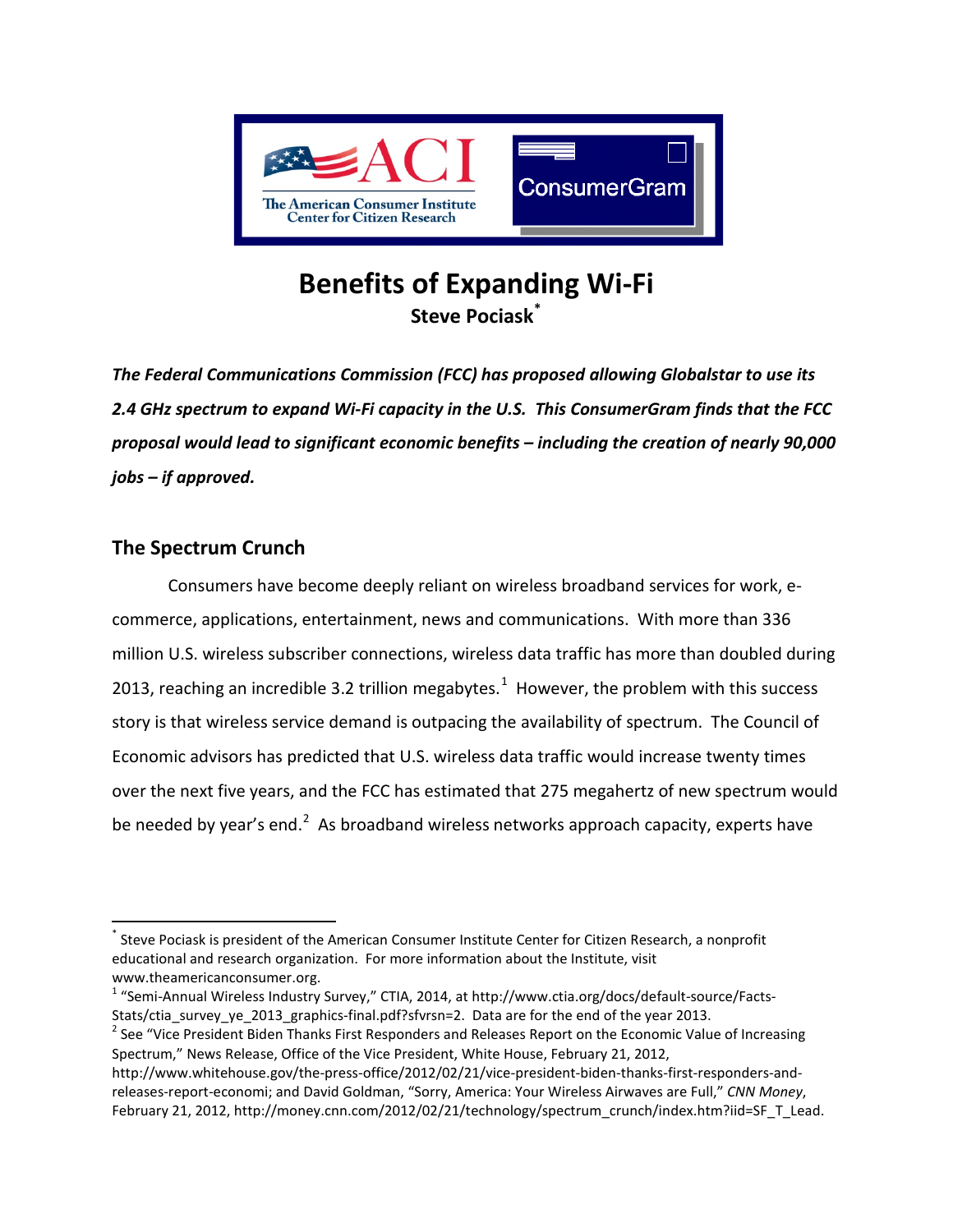coined the term *spectrum crunch* to warn of increasing problems from network congestion, including slower and poorer quality of service on wireless networks.<sup>[3](#page-1-0)</sup>

Wi-Fi service is reaching its limits too. These services have become essential in allowing mobile users to access hotspots in a myriad of locations, including airports, hotels, coffee shops, community centers, universities, libraries and other public locations, while using laptops, tablets, smartphones, and other Wi-Fi enabled home and office equipment. Wi-Fi services also allow users to offload wireless traffic, thereby sparing consumers data usage fees on their wireless service plans. The popularity of Wi-Fi services has led to congestion, as two major technology companies note:

"… *although 2.4 GHz unlicensed spectrum is being used very efficiently, it has become saturated during certain times of day in heavily trafficked areas such as city centers, apartment buildings, and public venues. This congestion imposes a large cost on consumers because Wi-Fi is the most heavily used method of wireless broadband connectivity and the 2.4 GHz band is the core Wi-Fi band today.*"[4](#page-1-1)

With Wi-Fi service traffic expected to eclipse wireline traffic in less than four years, there is an urgency to get additional spectrum onboard.<sup>[5](#page-1-2)</sup> In fact, Wi-Fi traffic alone accounts for more than twice the traffic carried by wireless service providers.<sup>[6](#page-1-3)</sup> Even as the FCC and Congress take steps to get more spectrum, today's solutions only forestall issues of a spectrum shortage for another day.<sup>[7](#page-1-4)</sup>

<span id="page-1-0"></span> <sup>3</sup> Jonathan Spalter, "Spectrum for Brighter Mobile Future," *Huffington Post*, June 26, 2013, at

<span id="page-1-1"></span>[http://www.huffingtonpost.com/jonathan-spalter/spectrum-for-brighter-mob\\_b\\_3504080.html.](http://www.huffingtonpost.com/jonathan-spalter/spectrum-for-brighter-mob_b_3504080.html)<br><sup>[4](http://www.huffingtonpost.com/jonathan-spalter/spectrum-for-brighter-mob_b_3504080.html)</sup> Comments of Google, Inc. and Microsoft Corporation, ET Docket No. 13-49, May 28, 2013, at 3. Also see "In the Matter of Terrestrial Use of the 2473-2495 MHz Band for Low-Power Mobile Broadband Networks; Amendments to Rules for the Ancillary Terrestrial Component of Mobile Satellite Service Systems," Comments of Cisco Systems, Inc., IB Docket No. 13-213 and RM-11685, filed with the FCC on May 5, 2013, p. 3.<br><sup>5</sup> Jeffrey Burt, "Cisco: WiFi Traffic Will Exceed Wired by 2018," *eWeek*, June 10, 2014.<br><sup>6</sup> One source estimates Wi-Fi to carry 70% of th

<span id="page-1-3"></span><span id="page-1-2"></span>specifically 3G and LTE) services. See, "Understanding the Role of Managed Public Wi-Fi in Today's Smartphone User Experience," Informa Telecoms & Media, white paper sponsored by Mobidia, released April 2014.<br><sup>7</sup> A Wi-Fi bill was recently introduced in the Senate for more spectrum and the FCC has recently written rules to

<span id="page-1-4"></span>increase speed and capacity to reduce congestion in Wi-Fi hotspots. See, "Bipartisan Wi-Fi Bill in Senate Could Up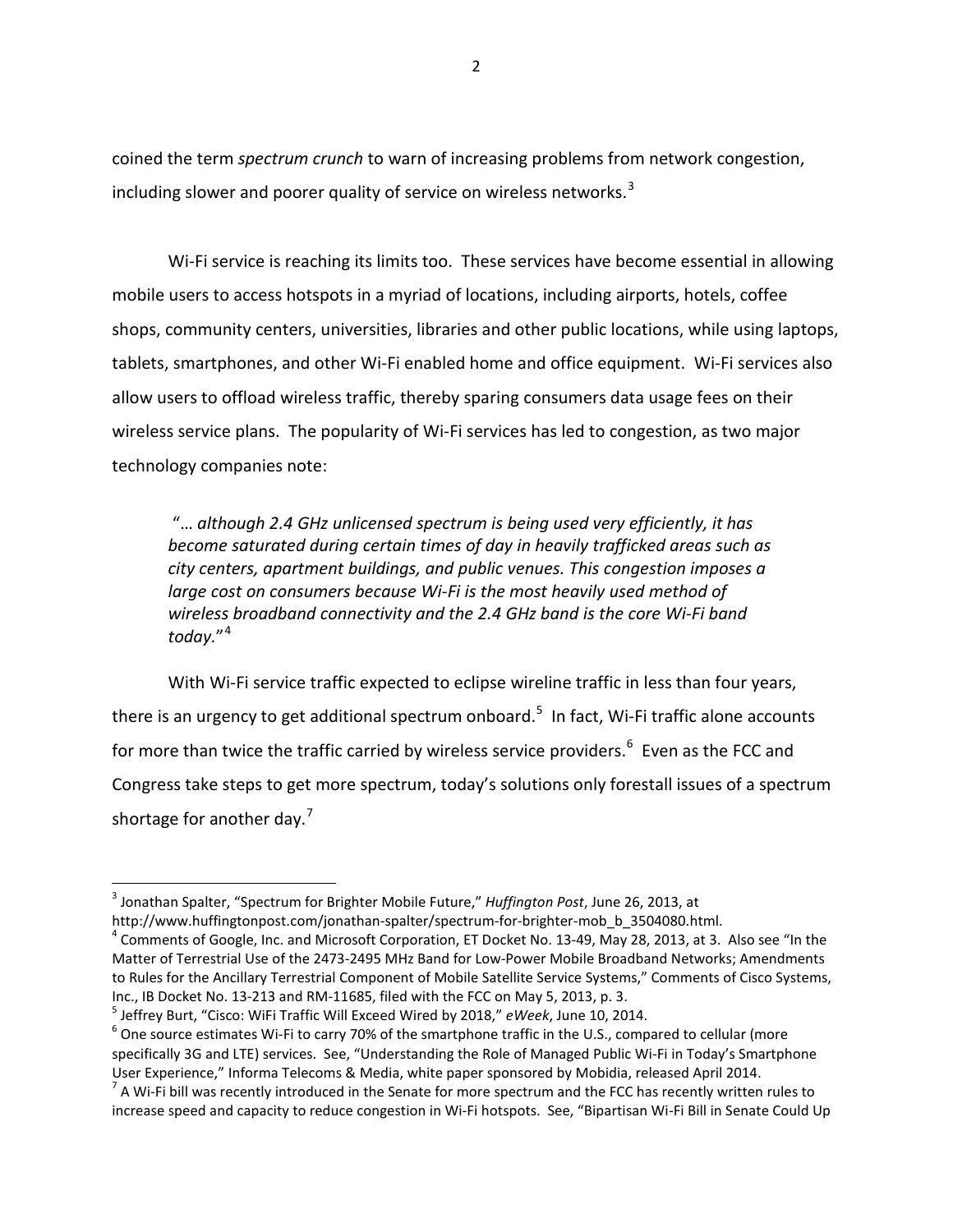The solution is to get as much spectrum devoted to wireless broadband services – licensed and unlicensed – by any reasonable means possible. This will require finding untapped spectrum and improving the efficiency of assigned spectrum. One FCC rulemaking proposes the latter solution.

## **The FCC Proposal**

In November 2012, Globalstar petitioned the FCC to modify rules that would enable the company use its 2.4 GHz spectrum in some areas to support Wi-Fi services.<sup>[8](#page-2-0)</sup> After seeking comments, the FCC proposed changes that would allow Globalstar to offer the new service. If adopted, the FCC's proposal would increase 2.4 GHz Wi-Fi capacity in the U.S. by one-third (22 MHz) and allow the satellite operator to deploy network access equipment, thereby permitting a more efficient use of the band and alleviating Wi-Fi congestion.

In addition, the FCC proposal would provide additional benefits by enabling the deployment of 20,000 access points to schools, colleges and hospitals at no cost, as well as providing free satellite service to customers in federally declared disaster areas.<sup>[9](#page-2-1)</sup> While newly purposed spectrum normally takes years to bring into use, the FCC proposal would use 2.4 GHz spectrum that is already accessible with existing Wi-Fi chipsets, which means that consumers could potentially use and benefit from this Wi-Fi spectrum soon after the proposed rules are effective.

### **Spectrum Efficiency is a Key**

 $\overline{\phantom{a}}$ 

Mobile satellite services, including voice and data, are a preferred means of communications for those living in more remote and hard-to-reach corners of the globe, as well

Speeds, Ease Congestion," CNET, June 20, 2014; and "FCC Increases 5GHz Spectrum for Wi-Fi, Other Unlicensed Uses," New Release, FCC, March 31, 2014.

<span id="page-2-0"></span><sup>&</sup>lt;sup>8</sup> "In the Matter of Terrestrial Use of the 2473-2495 MHz Band for Low-Power Mobile Broadband Networks; Amendments to Rules for the Ancillary Terrestrial Component of Mobile Satellite Service Systems," Reply Comments of Globalstar, IB Docket No. 13-213 and RM-11685, filed with the FCC on June 4, 2014.<br><sup>9</sup> "Globalstar Files Petition for FCC Rulemaking," Press Release, Globalstar, November 13, 2012.

<span id="page-2-1"></span>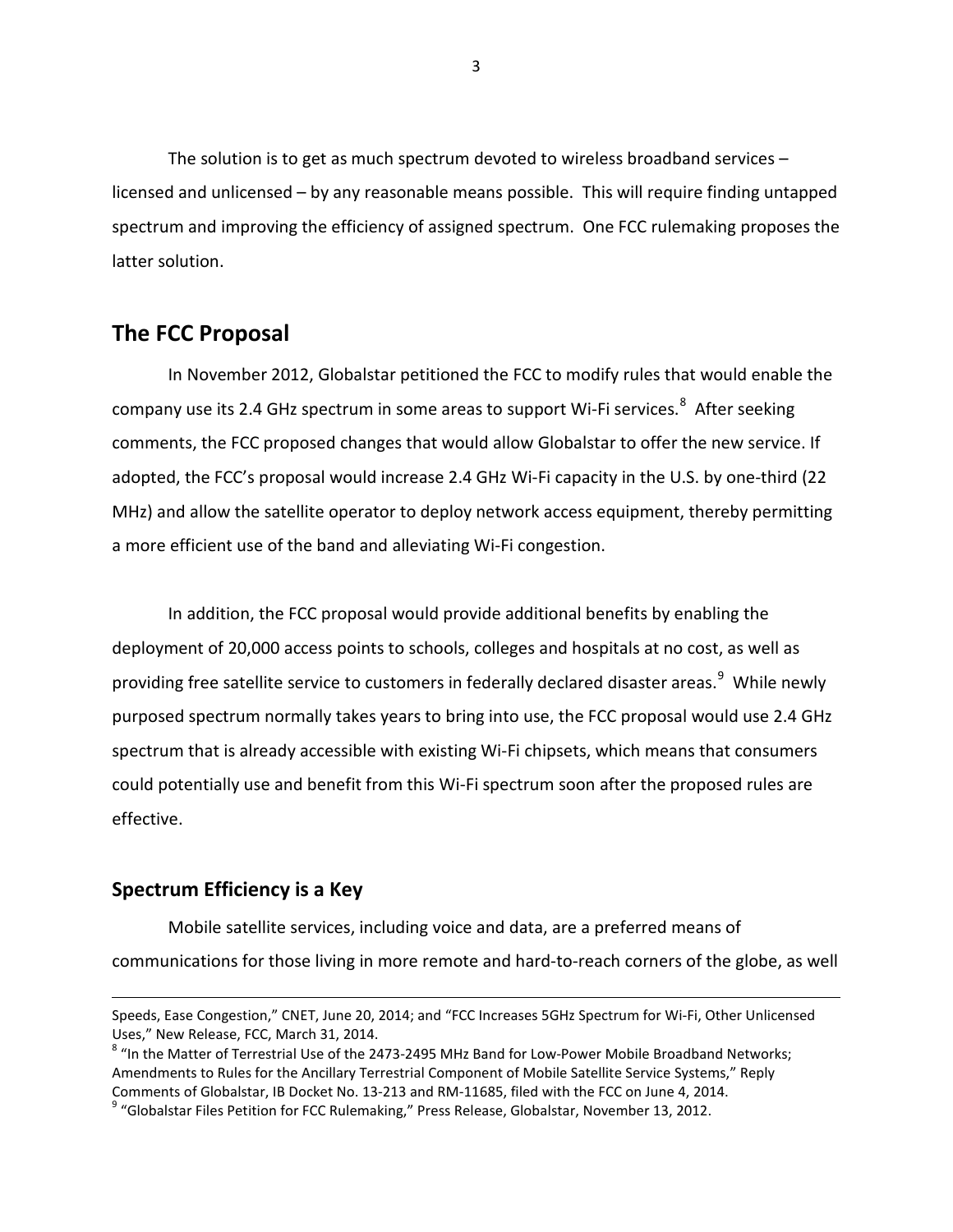as international travelers, workers on offshore rigs and on defense assignments, hikers, bikers, boaters, hunters, campers, skiers and others. These communications services also have an important role in national emergencies. For example, when most cellular and wireline telephone services were still down weeks after the devastation caused by Hurricane Katrina, satellite services filled the void with the provision of over 20,000 handsets and terminals within two days.<sup>10</sup>

While crucial in markets where wireless and wireline services are lacking, these satellite services have potential capacity in more urbanized areas. This provides a unique opportunity for more fully utilizing this bandwidth for terrestrial broadband services in more densely-settled areas. Many tech companies support the FCC's proposal or have "no opposition in principle" to it, provided that the service does not undermine the "utility" of unlicensed Wi-Fi services.<sup>[11](#page-3-1)</sup>

#### **Economic Benefits of Expanding Wi-Fi**

Given the spectrum crunch and increasing Wi-Fi congestion, making more efficient use of unused or underutilized spectrum for Wi-Fi would be an obvious benefit for consumers, and a benefit that can be estimated. It would increase access to broadband services; it would allow the offloading of metered wireless traffic, which would save consumers on their wireless bills; and it would mean better service within hotspots – including better coverage, less congestion, less latency and jitter, and faster Internet speeds. Another benefit, as previously noted, is that the FCC proposal provides 20,000 free access points to schools, colleges and hospitals, while continuing satellite services, including free emergency communications services during national disasters.

The increase in Wi-Fi capacity resulting from the FCC proposal would lead to an increase in U.S. economic output, as measured by Gross Domestic Product (GDP). By 2015, a single MHz

4

<span id="page-3-0"></span><sup>&</sup>lt;sup>10</sup> Eugen Leitl, "Information Technology Issues During and After Katrina and Usefulness of the Internet: How We<br>Mobilized and Utilized Digital Communications Systems," Critical Care, Vol. 10:1, 2006, p. 100.

<span id="page-3-1"></span><sup>&</sup>lt;sup>11</sup> For example, see Comments of Cisco Systems, Inc. and Reply Comments of Globalstar, pp. iv and 13.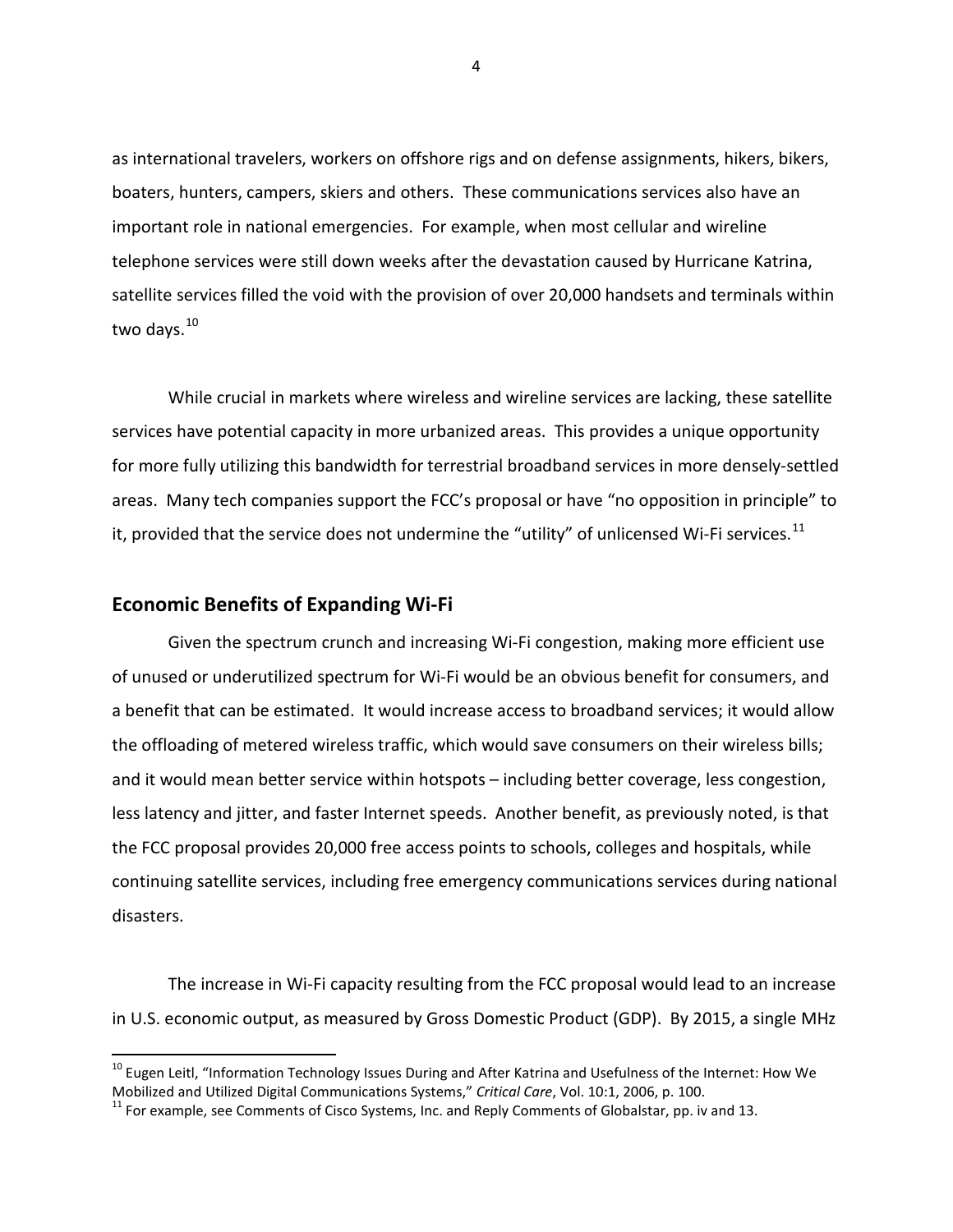of broadband spectrum can be expected to generate \$510 million in service-related revenues.<sup>12</sup> If new Wi-Fi capacity could generate just half of this revenue per MHz, the addition of 22 MHz would yield \$5.6 billion in service revenue by 2015. Using multipliers from the Bureau of Economic Analysis (BEA) for the Internet and Information Service industry, the addition of 22 MHz for Wi-Fi services will add \$9.8 billion to GDP by 2015, including direct, indirect and induced effects.<sup>13</sup>

Additional Wi-Fi capacity would also enable the offloading of traffic from cellular networks, which would reduce congestion and improve wireless broadband speeds. The economic benefit of this would increase in GDP by an additional \$0.9 billion in 2015.<sup>14</sup> Therefore, the increase in GDP from increasing Wi-Fi capacity by 22 MHz would total \$10.7 billion per year, or the sum of \$0.9 billion plus \$9.8 billion. Using multipliers from the BEA, the increase in GDP will create roughly 88,500 full time jobs throughout the U.S. economy.<sup>[15](#page-4-3)</sup>

The actually economic benefits will vary. It could take several years longer than assumed for the Wi-Fi bandwidth to be more fully utilized. On the other hand, not included in these GDP and employment figures are the potential economic benefits from increase production and use of wireless-enabled equipment, which means that the estimate provided here is too low. In either case, this provides a starting point for the potential benefits to the U.S. economy, if the FCC proposal were approved.

5

<span id="page-4-0"></span> $12$  CTIA estimates the wireless industry services to have generated \$189.2 billion in 2013, which covers providers that use approximately 409.5 MHz spectrum (such as cellular, PCS, SMR, AWS and 700 MHz). See, "Annual Wireless Industry Survey," CTIA, 2014[, http://www.ctia.org/your-wireless-life/how-wireless-works/annual](http://www.ctia.org/your-wireless-life/how-wireless-works/annual-wireless-industry-survey)[wireless-industry-survey.](http://www.ctia.org/your-wireless-life/how-wireless-works/annual-wireless-industry-survey) We assume service revenues will growth by 5% per year through 2015.<br><sup>13</sup> "Total Multipliers for Output, Earnings, Employment, and Value Added by Industry Aggregation: National

<span id="page-4-1"></span>Summary," Bureau of Economic Analysis, 2010 Annual Input-Output, RIMS II, Table 2.5.<br><sup>14</sup> The 2015 effect from "return to speed" is estimated in Raul Katz, "Assessment of the Economic Value of

<span id="page-4-3"></span><span id="page-4-2"></span>Unlicensed Spectrum in the United States," Telecom Advisory Services, LLC, Commissioned for WiFiForward, February 2014, Table III-15, p. 41. We assume that adding one-third to the existing 2.4 GHz spectrum will result in one-fifth of this effect, which amounts to 9% of the FCC proposal's total GDP estimate. 15 Op. cit., fn. 13.